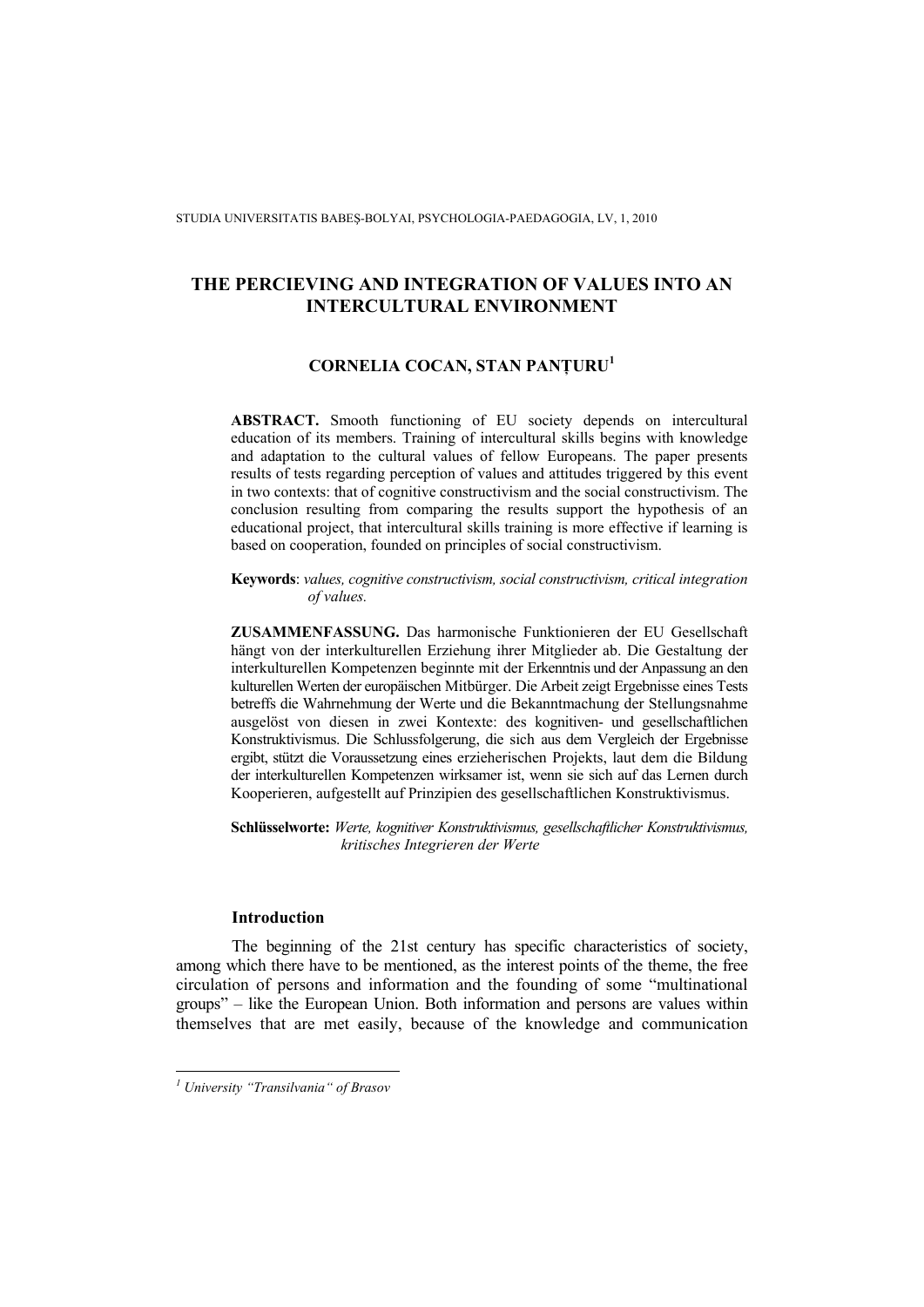technology. This reunion of heterogeneous values produces a cognitive dissonance and psychical tensions of different intensities in human individuals.

The forming of "national unions" began from political and economical reasons and it was accomplished under this aspect relatively easy and slow. The cultural integration is accomplished much more difficult- it would take approximately 60 years, according to R. Darendorf (1993)- for the values to be integrated into a functional whole, dependant upon the socio- cultural environments into which they were produced and from the human individuals whose bearers they are. Both the social medium and the individuals defend their own system of values, as being part of the specificity of their entity. There is a "clash of civilizations", using the terminology of S Hunington (1998), triggered politically and economically and facilitated technologically by the internet. The reaction of those who clash depends on their intercultural education and this is why the form that it can take can be of "joy for having met something new", or "repulsion because it is not like me/ us". The process of intercultural integrations is started and it cannot be stopped, but it can be known and directed in the way of accomplishing a dynamic balance that can make possible the continuation of social development, in which every individual would have the status of being a citizen of it. The integration of the new values must be made in a critical way, through adaptation, because "not all that is good for someone else is also good for me". And here is where the role of intercultural education intervenes, that has, as a starting point, this aspect in particular.

## **The problem**

The evolution of European Union is in the stage when it must harmonize the cultural values of the member countries. The cultural values, that are abstract from a conceptual point of view, become functional through "the value carriers", that adjust their behavior by reference to them, because they are means values (like the economic, scientific, political) or, more then that, they are values- purpose (like the moral aesthetical, social values) – (T. Vianu, 1982; P. Andrei, 1945; M. Weber, 2001; N. Râmbu, 2006; P. Ilut, 1995; T. Rotariu, P. Ilut, 1997). The cultural values, that are abstract from a conceptual point of view, become functional through "the value carriers", that adjust their behavior by reference to them, because they are means values (like the economic, scientific, political) or, more then that, they are values- purpose (like the moral aesthetical, social values) – (T. Vianu, 1982; P. Andrei, 1945; M. Weber, 2001; N. Râmbu, 2006; P. Iluţ, 1995; T. Rotariu, P. Iluţ, 1997).

This psycho-social process begins from the individual, "the new European citizen".

The problem to which the intercultural education must answer is concentrated upon the question: *How should the rightful perception and the proper integration of values must be made in the accentuated dynamics of the contemporary society, in general, and of the European society especially.*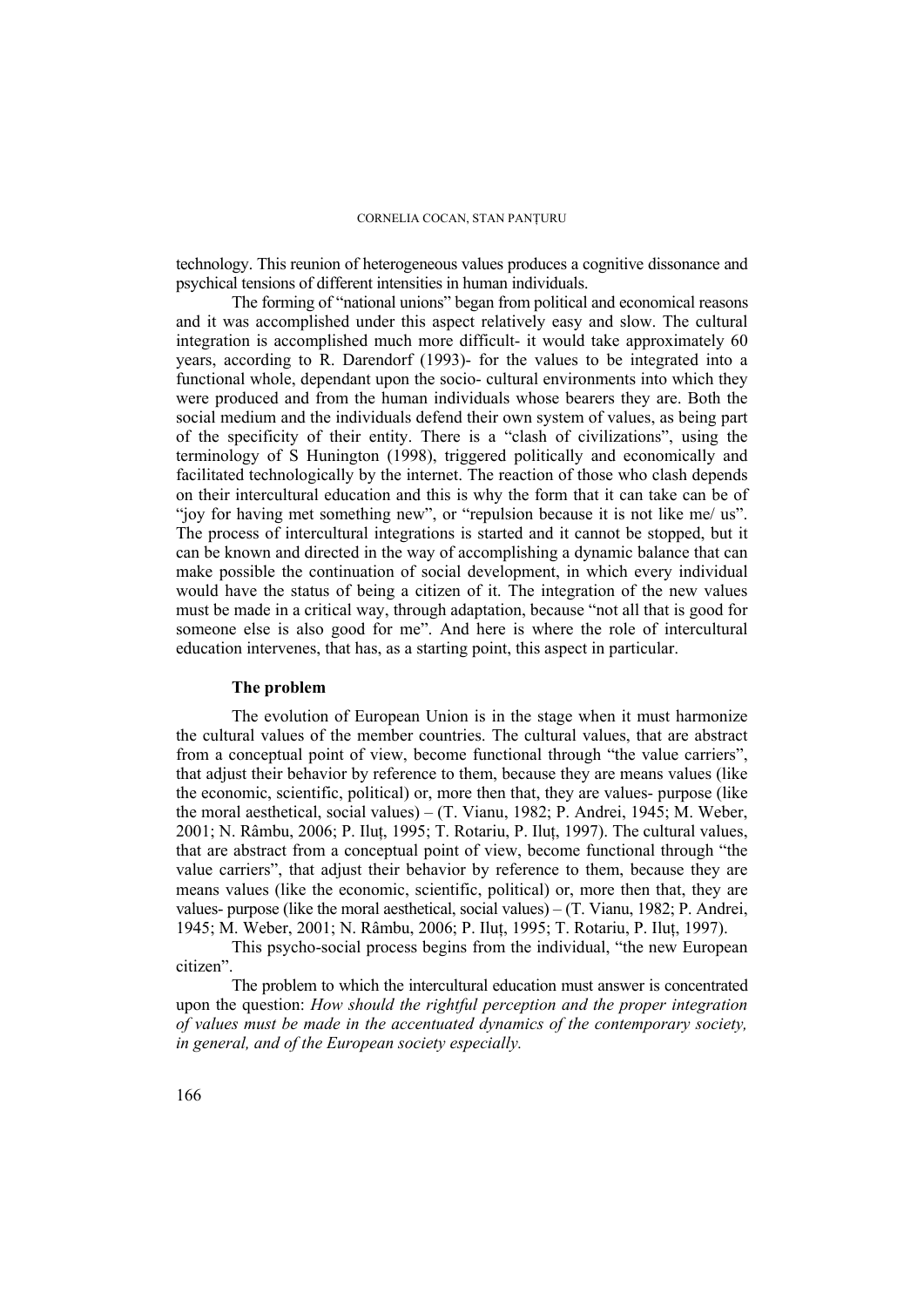If this problem stays unsolved, it can generate conflicts between individuals, communities, ethnicities or nations. In general there are identified the determining factors of this process, but the remain many adjacent questions that have not been answered yet- (T Vianu 1982; N. Rambu, 2006; P Ilut, 1995; T. Rotariu, P. Ilut, 1997).

# **The solving of the problem**

The part from the problem that is owned by the education from the Romanian school is concerned with finding efficient ways of critical integration of new values, with which the Romanian citizens meet in the space of the European Union.

The Romanian school education is based, generally, upon the principles of cognitive constructivism. In the attempt of finding the answer to the demand of the above mentioned problem we have formed the **hypothesis** according to which "*the process of the integration of values has a greater efficiency if it is based upon the theory of social constructivism, rather upon the cognitive constructivism."* 

In order to validate the hypothesis, we have developed an investigation, that has as purpose, the knowing of the perception perceiving of values and the attitudes that they trigger, as a foregoing step of their critical integration, in the context of social constructivism, as compared to cognitive constructivism.

## **The objectives of the research (Ob.)**

Ob.1. The investigation of the perceiving values in the context of social constructivism, as compared to cognitive constructivism.

Ob.2. The investigation of the attitudes caused by the perceived values in the social constructivism, as compared to cognitive constructivism.

Ob.3. The appreciation of the efficiency of perceiving of values and awareness (through verbalizing) of the attitudes triggered, as a foregoing step of the integration of the desirable values with which a person gets into contact with, in the context of social constructivism, as compared to the cognitive constructivism context

The first investigations of the validity of the hypothesis took the form of the testing of 64 teachers, potential practitioners of intercultural education. The subjects had common features: age, level of intelligence, national belonging, general culture, specialized culture (graduates of higher education and of pedagogical module level I), familiarity with some problems of cultural education, exercised implicitly in course activities and seminars of the pedagogical module; as features of differentiations we have presupposed: the emphatic capacity, the life experience, one` s own hierarchical system of values.

*Investigation 1*- had as purpose the perceiving of a scientific value and the attitudes triggered by it, in the context of cognitive constructivism.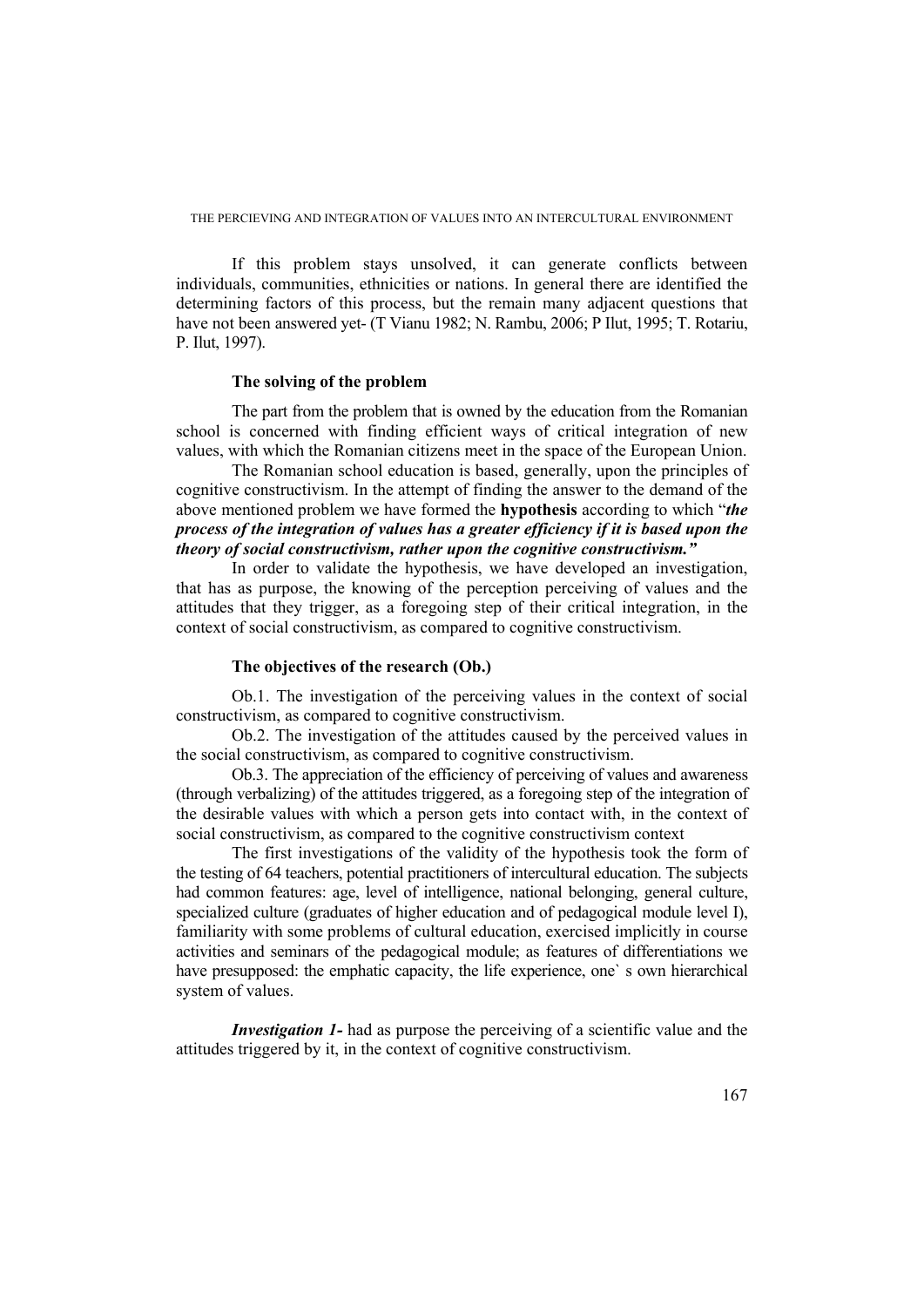| <b>Chart 1.</b> The objectives and the test applied for the perceiving of a scientific value and |  |
|--------------------------------------------------------------------------------------------------|--|
| attitudes triggered by it in the context of cognitive constructivism.                            |  |

| The objectives of the          | The test applied                       | Answer       |
|--------------------------------|----------------------------------------|--------------|
| investigation (Ob.)            | (Questions, that necessitate an writte |              |
|                                | $answer-It.$ )                         |              |
| Ob.1. Causing a cognitive      | It. 1. Do you know how much            | Answer       |
| dissonance and becoming        | energy needs a man who talks           | a choice:    |
| aware of it                    | for an hour and a half?                | $Yes. \dots$ |
|                                |                                        | $No: \ldots$ |
| Ob.2. Identifying the reaction | It. 2. Do you want to know the         | Answer a     |
| caused by a cognitive stimuli  | exact answer?                          | choice       |
| unknown in the cognitive       |                                        | YesNo        |
| construction paradigm          |                                        |              |
| Ob. 3. Identifying a way to    | It.3. If you want to know the          | Open answer: |
| reduce psychic tension, by     | right answer what do you do?           |              |
| finding out the necessary      |                                        |              |
| answer                         |                                        |              |

*The 2nd investigation -* had as a purpose the perceiving of values and attitudes triggered by these in the context of social constructivism. For this there were conceived tests which are on the same line with *the postulates of social constructivism theory,* respectively:

1. The social factor is primordial in the cognitive development.

Explaining the development of intelligence only through cognitive factors is reductive. *The cognitive development is based upon the interaction with the other, unreduced to the triggering of imitating the right model, on the contrary: the other gives a different answer, possibly just as incorrect as that of the subject* (e. e.); this is how begins" the socio- cognitive conflict:, which is a unbalanced state; the structuring activity of the subject contributes to the accomplishing of a balance, that has a social nature, because it integrates/ unifies in a chorus system of divergent view points. (Doïse, W.; Mugny, G., 1998, p.197 – 202; 2., p.206 – 207).

2. The cognitive progress appears only if there is a *socio- cognitive conflict,*  triggered by a "*social marking"* (Doïse, W.; Mugny, G., 1998, p. 206 -207; 2., p. 247-253) and by " *the cognitive dissonance".* (Doïse, W.; Deschamps, J-C.; Mugny, G., 1999, p.205-225).

3. The socio cognitive conflict induces the cognitive development when: a) there is a "mesh of consciousness of the child towards other answers then his own"; b) the conflict creates social unbalance (comes from the other, in a "social problem") and cognitive unbalance/ "*the cognitive dissonance*" (the other says something else), that is experienced as a tensed state, that the individual will try to reduce; c) the other offers instructions that can be pertinent for the for the elaborating of a new cognitive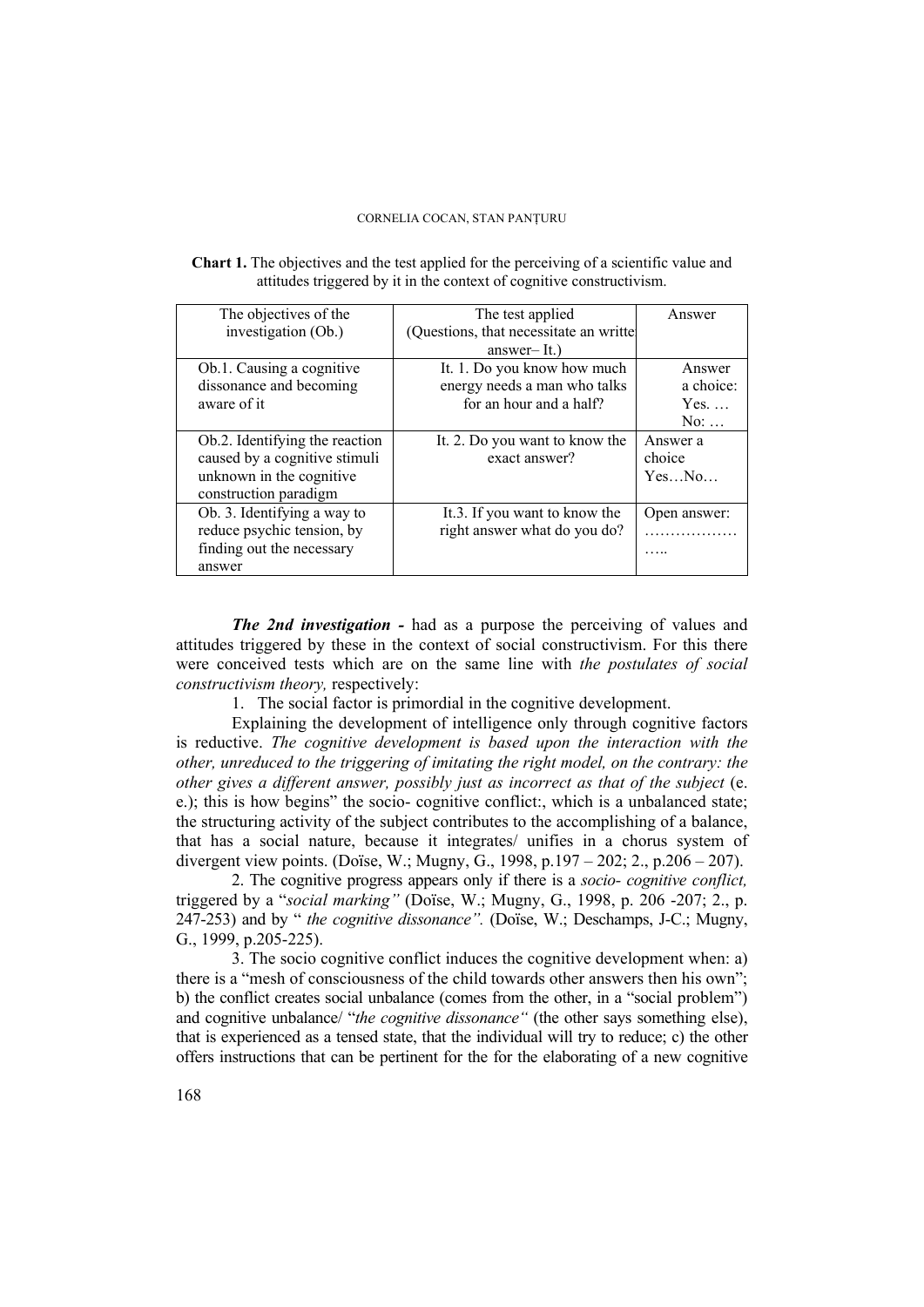instrument (not necessarily the right answer1); d)the conflict increases the probability that a child to be active cognitively; it is not a simple activity of the child towards the object, but an activity that refers to divergent answers e) the socio- cognitive conflict can be solved in more ways, that, in their turn influence the cognitive development.

4. The solving of the socio- cognitive conflict aims not so much at obtaining a right answer, but at obtaining a social consensus, that makes possible the continuation of the social relationship, without which the cognitive development would not be possible, in general, an absolute no1. (Doïse, W.; Mugny, G., 1998, p. 204 - 205).

There were given **two tests.** 

## **The first test** had as *objective (Ob.):*

Ob. 1. Expressing the preference for material or spiritual values, as criteria for choosing a person to live with for a specific period of time.

Ob. 2. Making a hierarchy of categories of spiritual values, as criteria for choosing that person.

*The demands of the test:* If you had to live with someone, for a specific period of time, which is the order of values, according to which you would choose your partners- on a scale from 1 to 8. Put the corresponding number near each type of value. (The material values, as well as the spiritual ones, are those of your partner not yours).

The following values have been offered: a) Material values: national company, real estate properties, money, luxury automobiles, jewelry, bonds, art collections, private firm; b) Spiritual values: scientific values, moral values, social values, religious values, professional values, political values, aesthetical values, practical values.

### **The 2nd test** had as *objectives (Ob.):*

Ob.1. Challenging, based upon compassion, of a *socio- cognitive conflict,*  triggered by "*the cognitive dissonance"* and by *"a social marking".* Note: The cognitive dissonance will be extended from the category of scientific value to the other value categories.

Ob. 2. Awareness of the subject of the psychic tension lived during the socio cognitive conflict.

Ob. 3. The identification of the attitude that the subject takes towards each person that had produced the social marking and the socio cognitive conflict (sustaining a different value, presupposed to be desirable by the subject).

Ob. 4. Obtaining a feedback on the answers given to the previous demands from the first and second test

**The 2nd test:** Causing a *socio cognitive conflict,* triggered by "*the cognitive dissonance"* and by a "*social marking*".

The subjects have received a **working paper** that contains the following data and demands: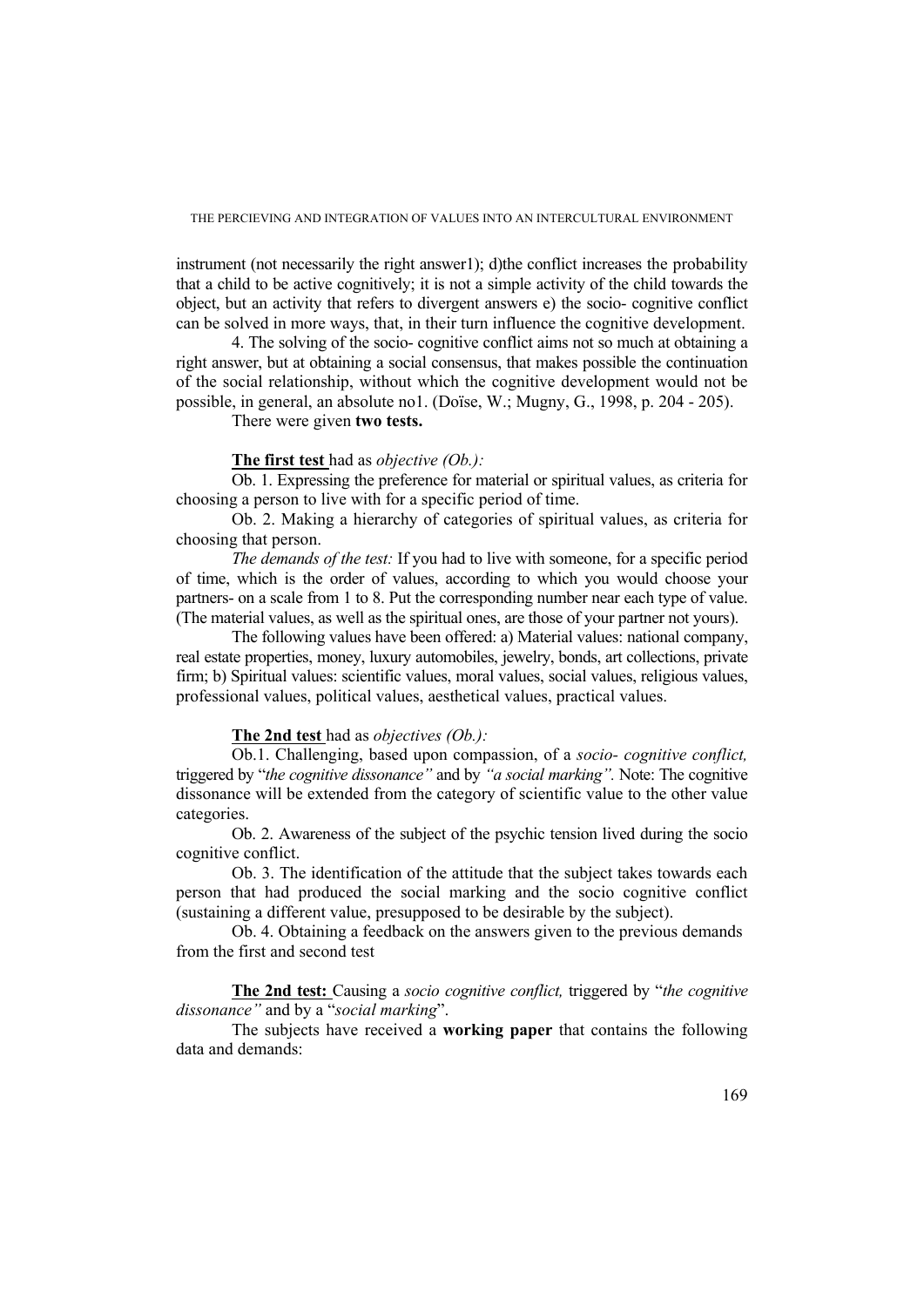## *The given situation:*

#### **Chart 3.** The given situation.

**You are in the following situation:** You participate in a contest, with a very big prize, that all the participants want. **Conditions:** The participants form two groups. Each group is in his own room, a very small one, and has 9 members. The members of the team sit round a round table and they can watch each other permanently. You are named leader, by the organizers and you have the right of decision over the members of the team, including throwing them out of the team. **Wins the team that:** 1) stays in harmony, 2) resists longer and 3) keeps more members. **The contest starts and this quick dialogue takes place:**  You: *I propose for us not to talk in order to save energy and oxygen.*  First person*- Talking doesn't make anyone tired and does not consume oxygen.*  Second per*so*n*- If you are a fool at least shut up1*  Third person*: Why should he shut up in front of a boss who did not prove to us any quality?*  Fourth person*: Because he is the Messiah!*  Fifth person: "*The professional manager" is a big hoax.*  Sixth person: *Then, let us call him "mister prime minister".*  The seventh person: *This is the greatest team!*  The eight person: *Especially because it started so well!* 

### *Demands:*

**Demand no 1.** Mark by *X* in the corresponding box how you feel as a leader of these people with which you must spend more time with. – There have been offered the following psychical states: indifference, slight embarrassment, psychical discomfort, psychical tension, a strong psychical tension.

**Demand no 2.** What attitude do you take towards each person. (You must choose at least one answer for each person; if you choose more answers for the same person, number them in hierarchical order).

There has been made for the subjects a array where, on the above row there have been mentioned the persons, from the first to the VIIIth, and on the first row there have be propose the possible attitudes, from the perspective of social constructivism (v. the array with the results, according to chart no. 6).

**Demand no 3.** Classify the persons from your team, from: *The most acceptable, to Unacceptable,* by marking an X in the corresponding box.

There has been made for the subjects an array where, on the above row there have been mentioned the persons, from the first to the VIIIth, and on the first row there have be proposed the degrees of acceptability: the most acceptable, acceptable, less acceptable, difficult to accept, unacceptable (v. the array with the results, according to chart no. 7).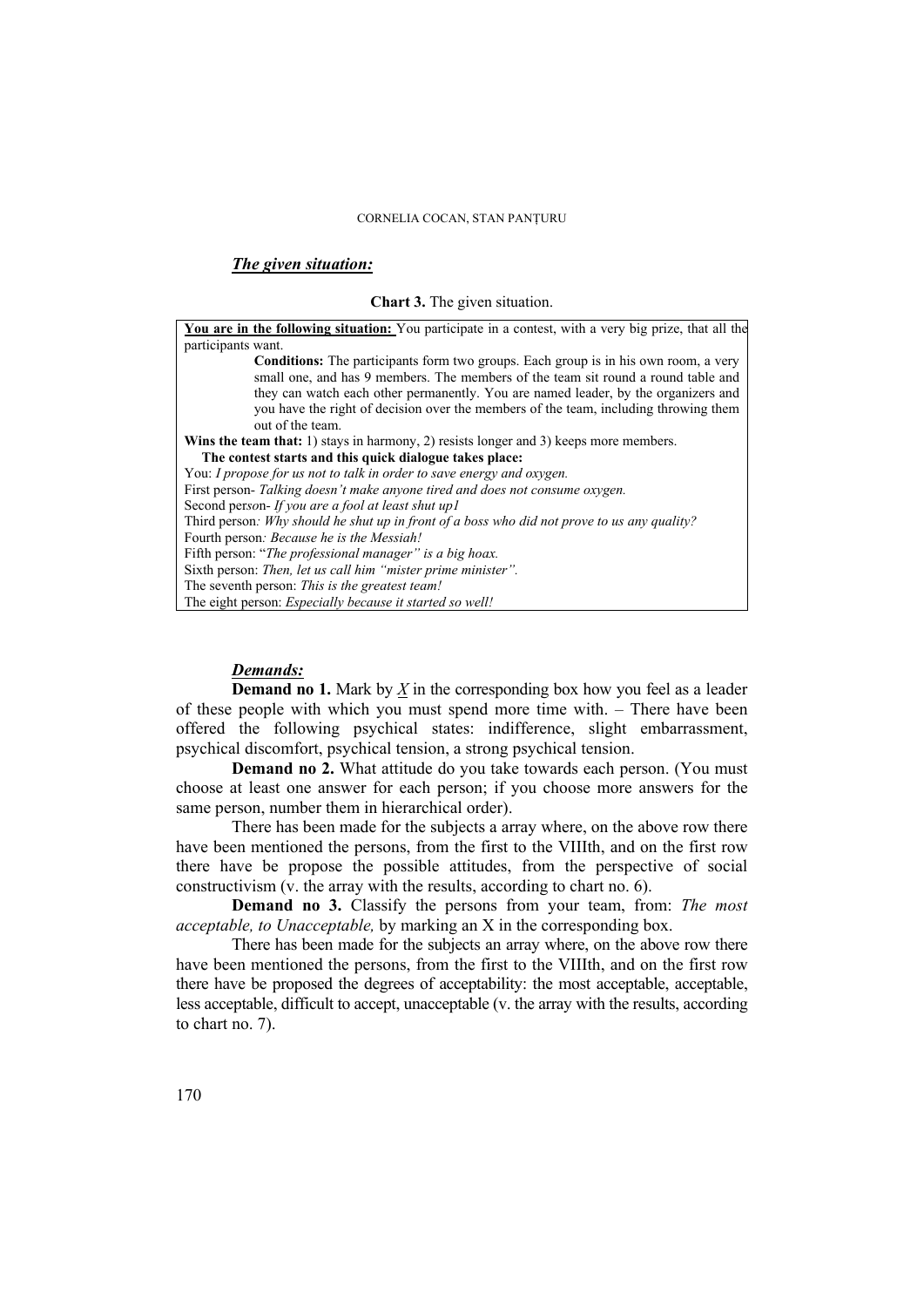## **4. The results of the investigation and their interpretation:**

# *4.1. The results of the investigations and their interpretation. The results of the first investigation and their interpretation*

The results of the first investigation are in the following chart:

|                                           | Number of   | Percentage    | Percentage from  |
|-------------------------------------------|-------------|---------------|------------------|
| The category of the subjects              | respondents | from          | the total number |
|                                           | 64          | category $\%$ | $\%$             |
| 1.1. The number of subjects who knew the  | 0           |               | 0                |
| answer                                    |             |               |                  |
| 1.2. The number of subjects who did not   | 64          | 100           | 100              |
| know the answer                           |             |               |                  |
| 2.1. Number of subjects who want to know  | 42          |               | 65,62            |
| the answer                                |             |               |                  |
| 2.2. Number of subjects who do not want   | 22          |               | 34,37            |
| to know the answer                        |             |               |                  |
| 3.1 The number of subjects who answered   | 34          | 80,95         | 53,12            |
| what they do to find out the answer       |             |               |                  |
| 3.2. Number of subjects who did not       | 8           | 23,52         | 12,50            |
| answer about what they do to find out the |             |               |                  |
| answer                                    |             |               |                  |
| 3.3. Number of subjects who would want    | 7           | 21,87         | 10.93            |
| the help of another, specialized, person  |             |               |                  |

**Chart 5.** The results of the first investigation

We find out that neither subject knew the answer to a scientific question; this aspect was the purpose of the experimental investigation, in order to produce a cognitive dissonance. From the total of respondents  $-64$  subjects, only 42- that is 65, 62% from the total of the respondents- affirm that they want to find out the right answer. Among those who want to know the answer, only 34 subjects say what they would do, their percentage being 80, 95% from the aforementioned category, but representing only 53, 12% from the total of the respondents. The conditions of the experiment are similar to those that are characteristic of the paradigm of cognitive constructivism: the subject is given a assignment and on the way of solving it he encounters a problem; involvement in the finding of the solution depends upon the interest that the subject has towards the answer to that problem, how much this satisfies a cognitive necessity and another kind of necessity.

But he is alone in the face of the problem, no one sees that he doesn't know so that the subject has neither frustration through a social relation, nor a motivation to find the answer as fast as possible, but also he does not have any social help or stimulation in finding out the answer. The recorded answers sustain these psychosocio- pedagogical explanations. The subjects answer- *all!-* that they do not know the answer under the circumstances when they could be verified by the correctness of an affirmative answer. A considerable number of respondents- 22, that is 34,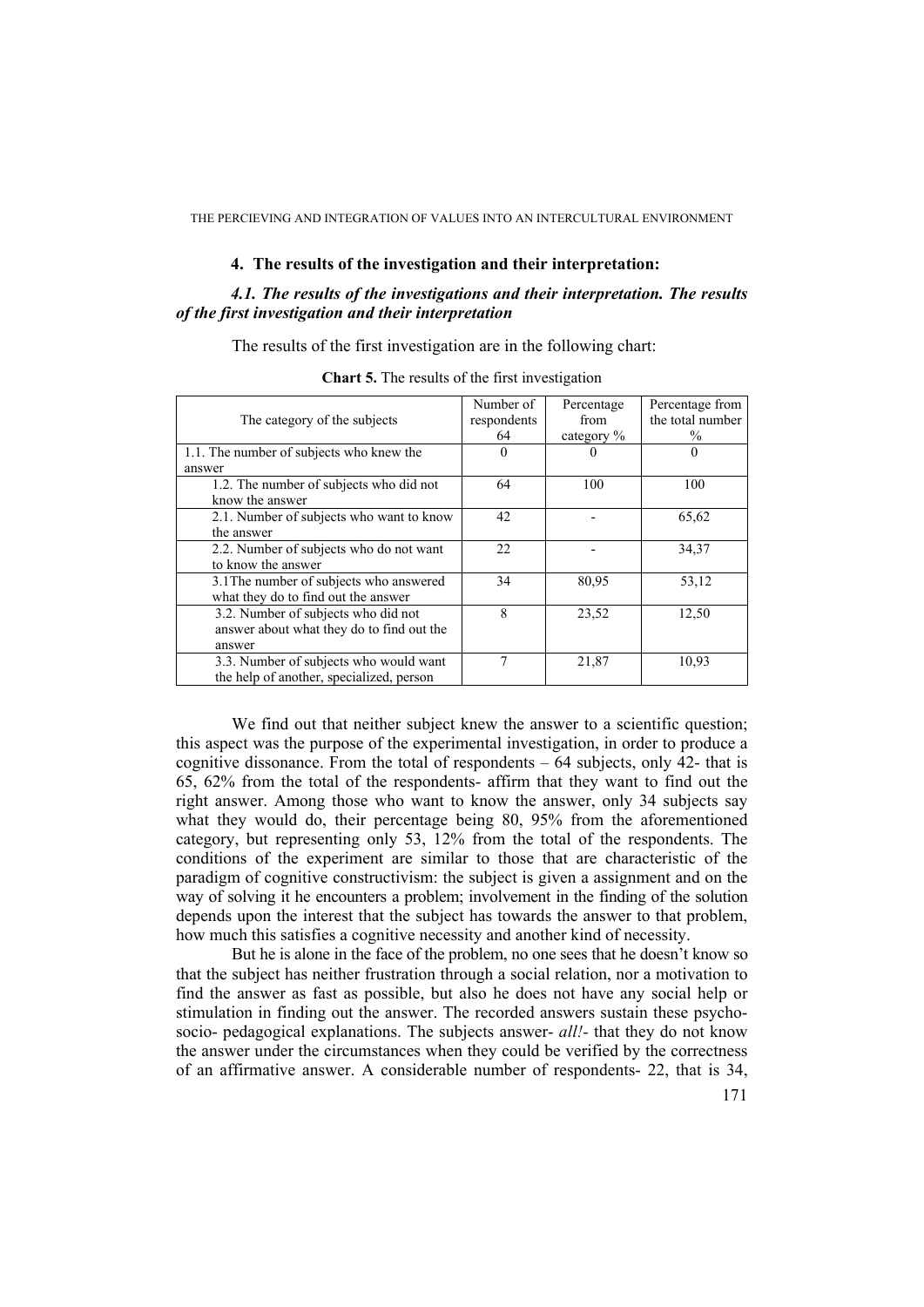37%- say that they do not want to know the answer: quite simply: they do not need this information. A number of 8 subjects, that want to know the answer- it is of professional interest because they are teachers!- do not say now who they will find it out: it does not constitute an emergency! From the category of those who say what they would do to find out the answer, along documenting and informing on the internet, 8 respondents would ask a specialized help- these represent only 10, 93% from the total of respondents- In this explicative attempt the conclusion could be drawn that these subjects are genuinely interested in how much energy they consume in an hour and a half oral informative presentation.

# *4.2 The results of the second investigation and their interpretation*

# **The answers to the 1st test**

An 8 leveled hierarchical scale was asked from the subject, in order to have manifestation space. For research, there will be analyzed only degrees I, II and III.

The results are those from chart 6. The module of the degree corresponds with the number of the subjects that preferred on the hierarchical place degree I, II or III the corresponding value from the chart.

| <b>Material</b><br>values | <b>National</b><br>company | Real<br>estate | Luxury<br>money<br>automobiles |                  | <b>Jewelry</b>   | <b>Stock</b>     | Art<br>bonds collections | Private<br>firm            |
|---------------------------|----------------------------|----------------|--------------------------------|------------------|------------------|------------------|--------------------------|----------------------------|
|                           |                            | properties     |                                |                  |                  |                  |                          |                            |
| The module                |                            |                | $\mathbf{3}$                   | 4                | $\theta$         | $\Omega$         | $\Omega$                 | $\overline{2}$             |
| of degree I               |                            |                |                                |                  |                  |                  |                          |                            |
| The module                |                            |                |                                | $\overline{2}$   | $\theta$         | $\Omega$         | $\theta$                 |                            |
| of degree II              |                            |                |                                |                  |                  |                  |                          |                            |
| The module                | $\mathfrak{D}$             | $\mathcal{E}$  | $\overline{4}$                 | 5                | 3                | $\theta$         |                          | 3                          |
| of degree III             |                            |                |                                |                  |                  |                  |                          |                            |
| <b>Spiritual</b>          | Scientific                 | <b>Moral</b>   | <b>Social</b>                  | <b>Religious</b> | <b>Professio</b> | <b>Political</b> |                          | <b>Aesthetic Pragmatic</b> |
| values                    | values                     | values         | values                         | values           | nal values       | values           | values                   | values                     |
| The module                | 6                          | 36             | 20                             | 6                | 8                |                  | 3                        | 3                          |
| of degree I               |                            |                |                                |                  |                  |                  |                          |                            |
| The module                | 8                          | 18             | 22                             | 18               | 32               | $\theta$         | $\mathfrak{D}$           | 8                          |
| of degree II              |                            |                |                                |                  |                  |                  |                          |                            |
| The module                | $\mathfrak{D}$             | 19             | 36                             | 24               | 5                | $\theta$         | $\Omega$                 |                            |
| of degree III             |                            |                |                                |                  |                  |                  |                          |                            |
| No.of                     | 16                         | 73             | 78                             | 48               | 45               | 1                | 5                        | 12                         |
| answers                   |                            |                |                                |                  |                  |                  |                          |                            |

**Chart 6.** The hierarchical place of preferred values in choosing partners

It can be noticed that the number of subjects that prefer partners who are owners of material values is very small and irrelevant for the research. The subjects concentrated upon partners with spiritual values. The justification of the choice: The material values of the partner could only be shared occasionally and partially, but the spiritual ones, manifested in the relations between them, inevitable even for a short -term cohabitation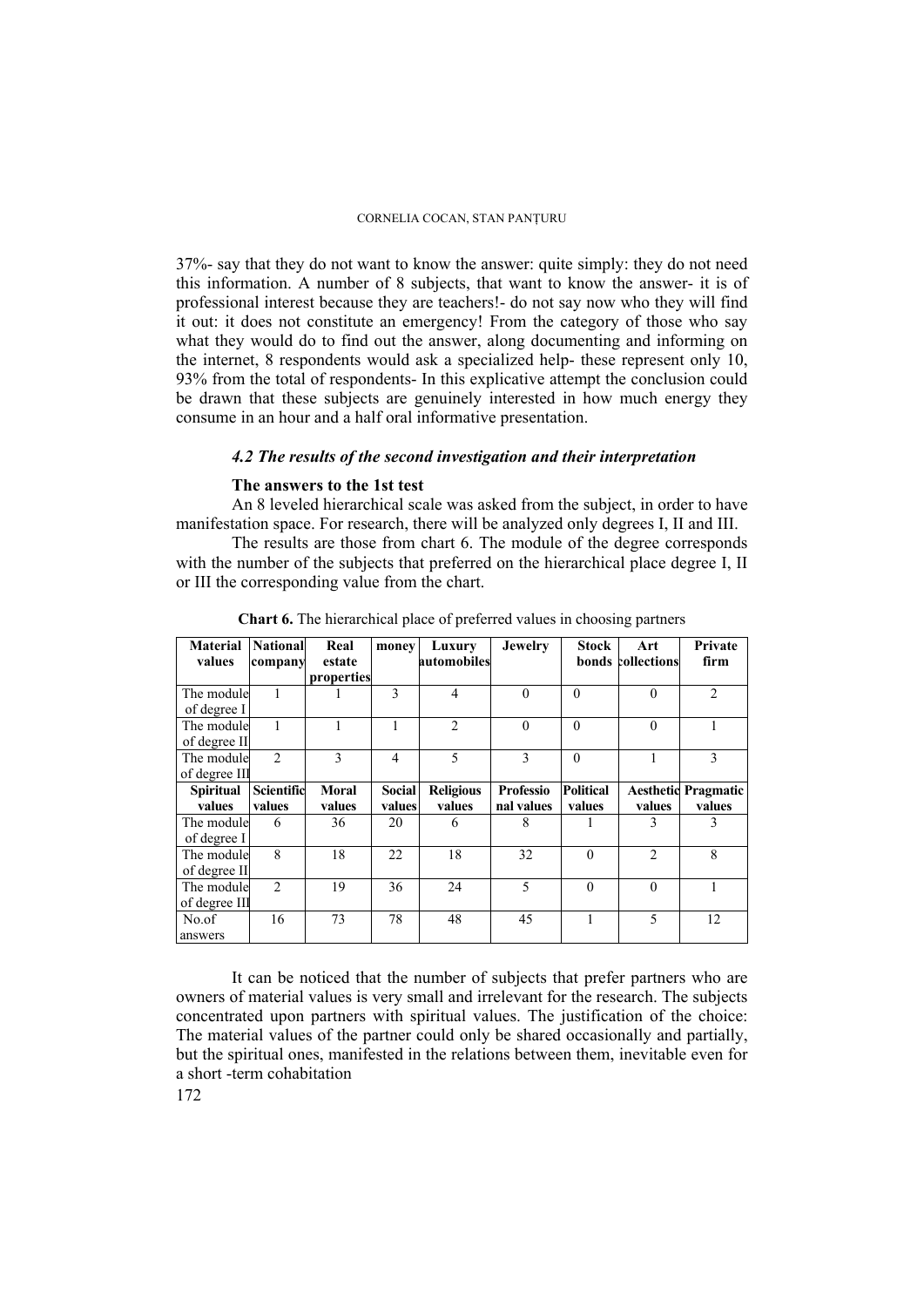There could be made the following groups of answers, after the total number of preferences for certain values:

-*on the 1st place,* there is the group of answers/ preferences for social values- 78 and of moral values- 73, giving a total of 151 answers- preferences.

-*on the 2nd place,* there is the group of answers/ preferences for religious values- 48, and of professional values- 45, giving a total of 93 answers/ preferences.

-*on the 3rd place* there is the group of answers/ preferences for scientific values- 16, and of practical values- 12 giving a total of 28 answers/ preferences.

The answers/ preferences of the respondents are justified, in the context imposed by the demand: in order to cohabitate with someone, for a short period of time it is desirable to be in harmony and then it is necessary for the partner to have values corresponding to the purpose- it is to be expected that the respective values to be manifested in behavior.

In this rational, on the first place there are the social values, followed by the moral ones, then by the religious and professional ones.

Maybe the question arises why the number of preferences for religious values is greater then for the professional ones. There could be at least two explanations: a) the underrating of the religious values is given by the place/ degree III; and in the degree I and II, the professional values are over the religious values; b) it is possible that this result to be determined also by the predominant number of womenrespondents, women being more opened towards religion in a greater number then men.

It is noticed that the number of preferences for the practical values is larger than the number for scientific values. The justification of the result is in the status of practitioner of the gymnasium teacher and less of scientific researcher; the correlation can be made with the teacher` s need for a scientific culture, at a general level, which also justifies the number of the expressed preferences.

## **Answers to the 2nd test**

## *Answers to demand 1.*

The psychical state experienced by the subjects who had a social marking is mentioned in the following chart.

The psychical state felt by the subjects that had a social marking is: indifference: o subjects- 0% slight embarrassment: 12 subjects- 18, 75 %; psychical discomfort: 48 subjects- 75, 0% psychical tension: 4 subjects- 6,25; psychical tension: 4 subjects- 6,25: a great psychical tension: 0 subjects- 0%

**Chart 7.** The results regarding the psychical state mentioned by the subjects who had a social marking

| Psychical<br>state | Indifference | Slight<br>embarrassment |        | Psychical<br>discomfort |        | Psychical<br>tension |       | A great<br>psychical<br>tension |       |
|--------------------|--------------|-------------------------|--------|-------------------------|--------|----------------------|-------|---------------------------------|-------|
| No. of<br>subjects | 0%           |                         | 18.75% | 48                      | 75.0 % |                      | 6.25% |                                 | $0\%$ |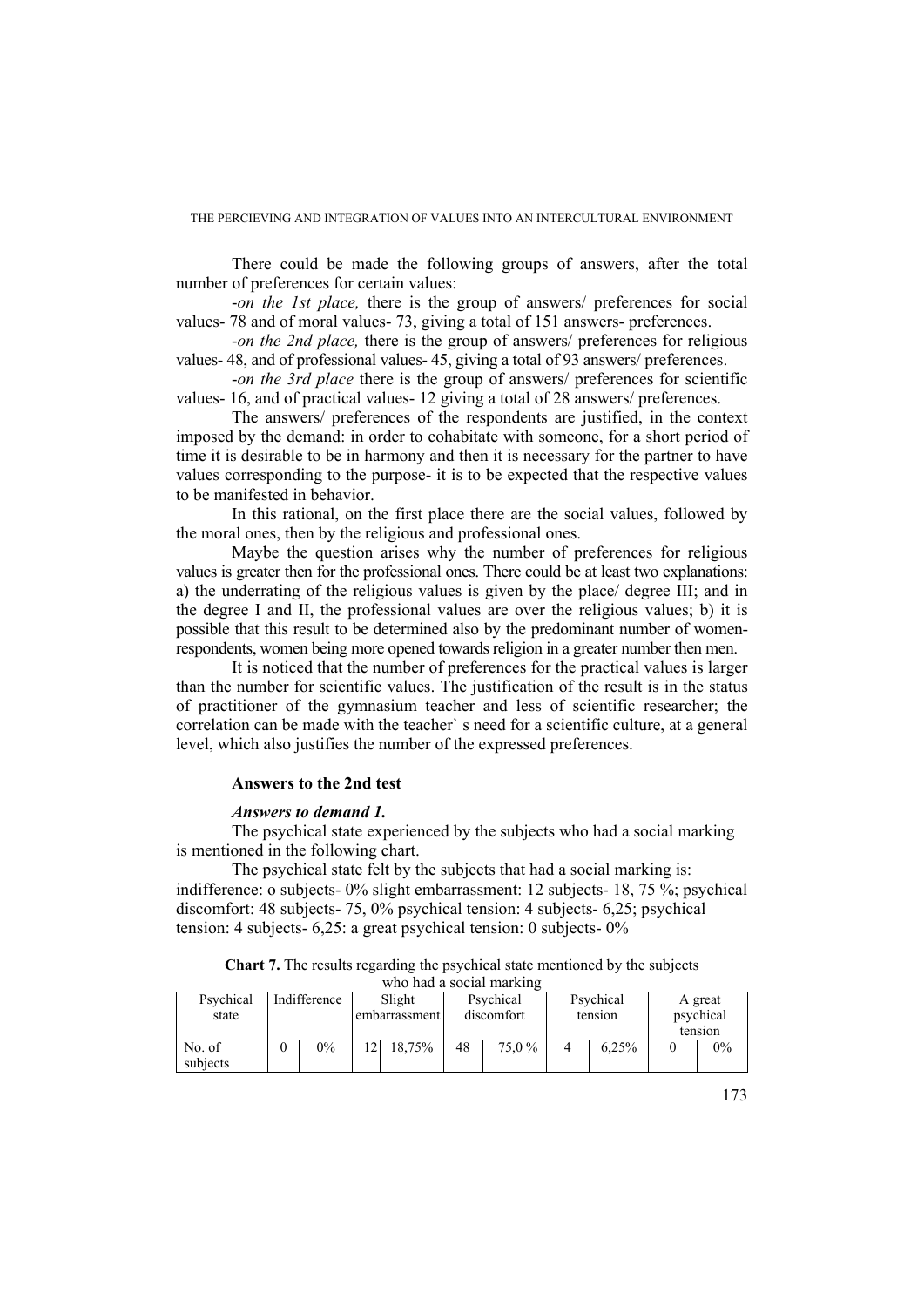

Fig 1. The psychical state of the subjects that had a social marking

According to the answers recorded, the majority of subjects have mentioned that they would have a "psychical discomfort"- 48 subjects, representing 75, 00%, but it has to be mentioned that the answer is given based upon empathy and not upon real experience. On the second place there is a "slight psychical discomfort" 12 subjects, representing 6, 25% who affirm they would feel a "psychical tension". It is possible that the real experience to produce the subjects a greater intensity of the psychical tension and then, the results recorded would have a slip to the right, most subjects feeling a "psychical tension". The o% indifference result shows that all the subjects have undergone a "social marking" of an intensity high enough that they would be determined to have an attitude, as it can be seen from their answers to the next test. But, based upon empathy, no one felt a "great psychical tension": 0 answers.

## **Answers to the 2nd demand**

Their answers to the second demand mark the attitudes that the subjects have following the social marking. In the order in which there are the persons in the team, the statement of each subject produces a value dissonance: cognitive/ scientific, moral, social, religious, professional, political, aesthetic, and practical. The subjects have mentioned at least an attitude towards each person from the team, from those mentioned in the test.

There were a number of subjects that wanted to say what else they would do, but their answers fit correctly into the variants given by the test. For the analysis of the expressed attitudes, we have taken into consideration only the number of answers fit for place I (degree, rank I).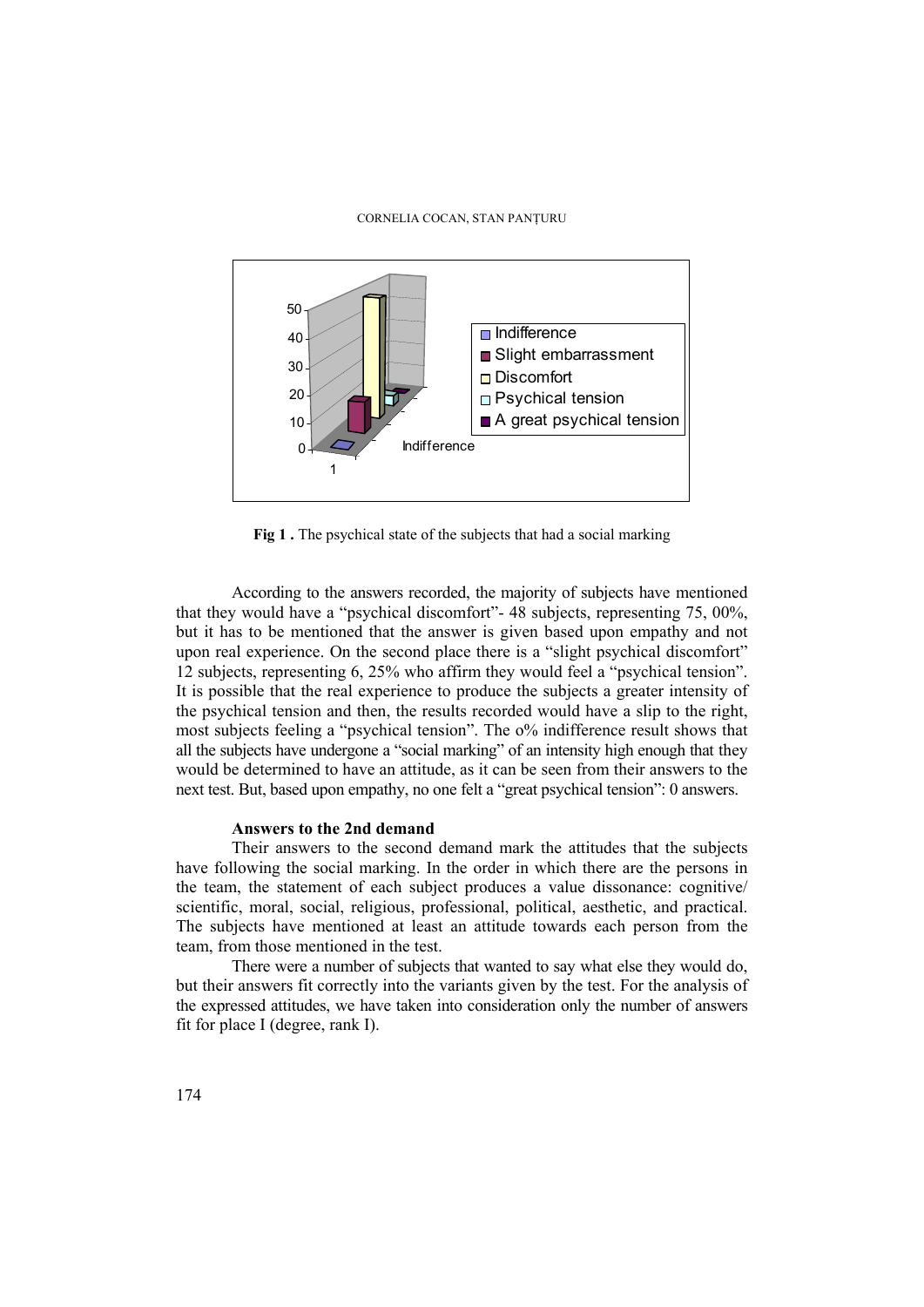| The answer for the person      | Answer   |          | Answer Answer Answer |                    | Answer | Answer  | Answer         | Answer     |
|--------------------------------|----------|----------|----------------------|--------------------|--------|---------|----------------|------------|
|                                | for      | for      | for                  | for                | for    | for     | for            | for        |
| The attitude                   | pers. I  | pers. II |                      | pers. III pers. IV | pers.V | pers.VI | pers. VII      | pers. VIII |
| I ignore what this person is   |          |          |                      |                    |        | 21      |                | 12         |
| saying                         |          |          |                      |                    |        |         |                |            |
| I tell him/ her that she/he is | 31       |          | 19                   | 0                  | 4      | 0       | 23             | 34         |
| right Or partially right       |          |          |                      |                    |        |         |                |            |
| I tell them that what has      | 23       | 12       |                      |                    |        | 12      | 15             |            |
| been said is less important    |          |          |                      |                    |        |         |                |            |
| I give the person new          | 3        | 32       | 35                   | 6                  | 36     |         | $\overline{c}$ | 5          |
| information about what has     |          |          |                      |                    |        |         |                |            |
| been said                      |          |          |                      |                    |        |         |                |            |
| I ask them to tell their       | 5        | 9        | 3                    | 21                 | 13     | 7       | 8              | 8          |
| personal opinion               |          |          |                      |                    |        |         |                |            |
| I ask them to act in the       | $\Omega$ | ↑        |                      | 32                 | 14     | 19      | 19             | 4          |
| direction of fulfilling the    |          |          |                      |                    |        |         |                |            |
| team's purpose                 |          |          |                      |                    |        |         |                |            |
| I throw out this person        |          |          |                      |                    | 0      |         | $\Omega$       | $\Omega$   |
| from the team                  |          |          |                      |                    |        |         |                |            |

**Chart 8.** The attitudes taken by each person, expressed at the level of rank I.

Establishing certain correlations between expressing preferences for the wanted values for the partner- results from test 1, with the answers given to this task, imply very much the epistemic subjectivity of the researcher. But these answers are necessary to the ongoing research, as it will be shown.

## **Answers to the 3rd demand**

The degree of acceptability of each person, expressed through a value scale of six steps, is expressed through the number of answers fit for I place, for each step of acceptability (the module of degree/ rank I).

|                             | Person Pers. I Pers. |                | Pers. | Pers. | Pers. | Pers. | Pers. | Pers. |
|-----------------------------|----------------------|----------------|-------|-------|-------|-------|-------|-------|
| Degree of acceptability     |                      | П              | Ш     | IV    |       |       | VІІ   | VIII  |
| 1. most acceptable          | 30                   |                |       |       |       |       |       | 1 Q I |
| 2. Acceptable               | 26                   |                | 20    |       |       |       |       | 391   |
| 3. Quite acceptable         |                      | $\overline{2}$ | 22    | 21    | 23    |       |       |       |
| 4. Difficult to accept      |                      |                | '4.   | 16    | 14    |       |       |       |
| 5. Most difficult to accept |                      |                |       | 15    |       |       |       |       |
| 6. Unacceptable             |                      | 28             |       |       |       |       |       |       |

**Chart 9.** The degree of acceptability of each person, expressed at the level of degree I.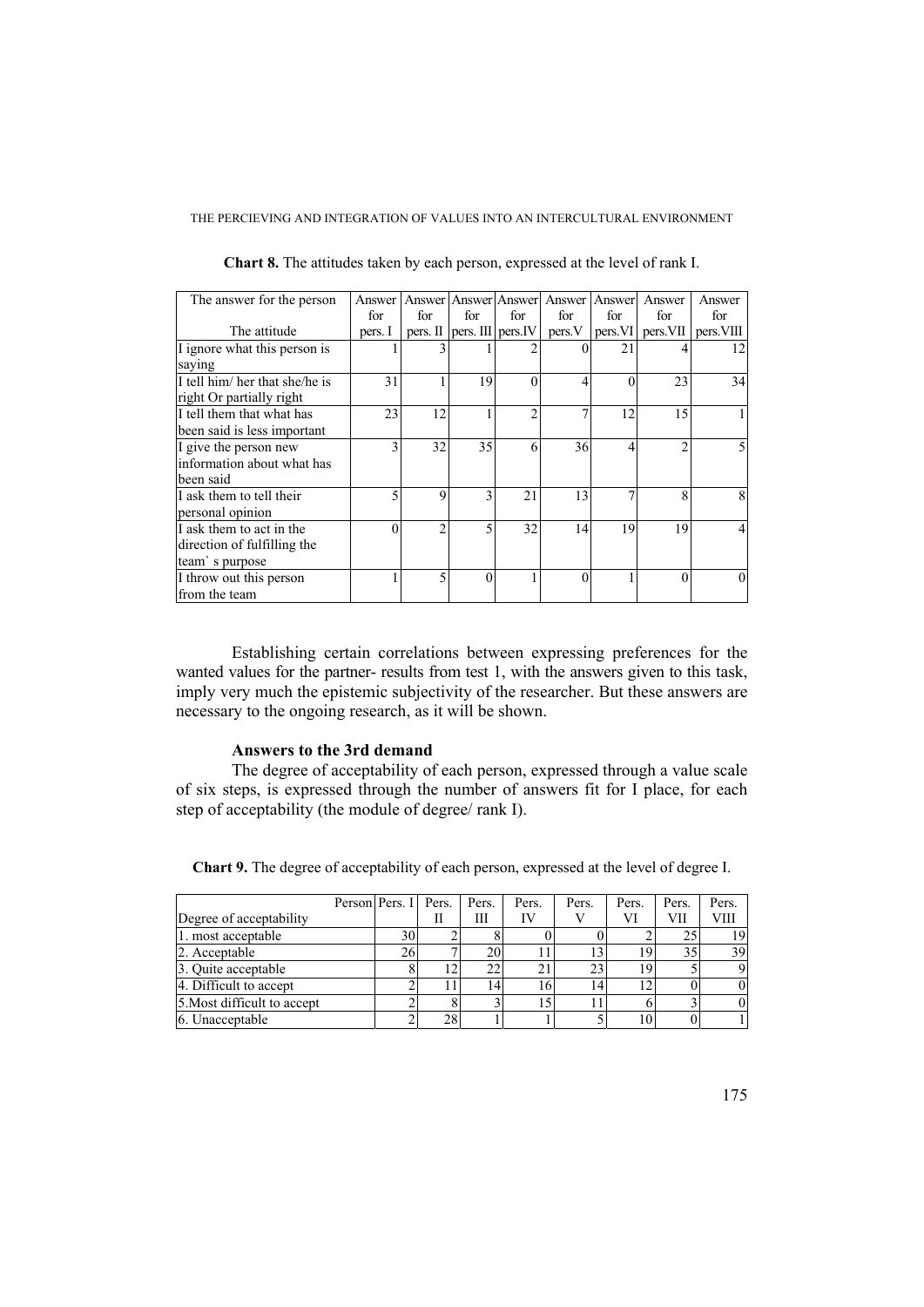These answers can be related to the results from test I, with less subjectivity than in the previous case, but no correlation index, calculated with the final sums of the answers, is relevant for the research.

There are, however, correlations established at the level of subject- respondent; but the number of these subject is also irrelevant- 46, 28 that is 43, 75. there are correlations for all the respondents (62- that is 96, 87%) if we take into analysis the answers from task II- The other 2 subjects (3, 12%, questioned orally, had their "own logical coherence".

A few of the most interesting "incoherent coherence" will be presented:

Respondent 2 places on I place the preference for moral values, but he tells person II, who produces the social marking, that "what has been said has less importance" and he classifies it as "the most acceptable". – The justification of the answer: I wanted to diminish the conflict, I understood the attitude of the person to annihilate the adversary of the one who is responsible for the team, in order to accomplish the goal; the person has only problems of using some terms in communication, which can be corrected.

The social constructivist interpretation: this respondent will solve the moral dissonance, appealing to practical (activity fluidization) social values and norms as well as scientific (regarding the communication techniques).

Respondent 7 places still on number I the preference for moral values, but "throws out of the team this person" and qualifies it as "unacceptable".

The social constructivist interpretation: Solving a value dissonance, in the context of one` s own category- this is where the moral values lies- has great chances of failure; it can be looked for its avoidance, its procrastination, its denial.

Respondent 12 placed on the last place the preference for political values, but, "throws out of the team that person" and qualifies it as "unacceptable". The respondent` s justification: that person` s intention is not of naming me prime minister, is the serious sense, but a public mockery at my expense as a team responsible.

The social constructivist interpretation: the political value, insignificant for the subject, correlated with social and moral norms produces amazingly surprising effects (perhaps).

It is still by connecting to the other categories of values that the score of the answer of classifying of person I, that produces cognitive dissonance, as "the most acceptable", (30 answers), respectively, as being "acceptable" (26 answers) – a total of  $\overline{56}$  answers, that is  $\overline{87}$ ,  $\overline{5\%}$ - although the preference of the respondents for scientific values is only one of 16- 25, 00% the number of respondents that prefer the owning of scientific values by the partner is only of 16- that is 25,00%.

The right answer containing scientific information can be easily found out by researching the reference domain. The cognitive dissonance from the experiment, was assuming an aspect produced within the team which was not at all insignificant: social marking is made for the team responsible, who must maintain the harmony as long as possible, and, it is this very person who causes conflicts between the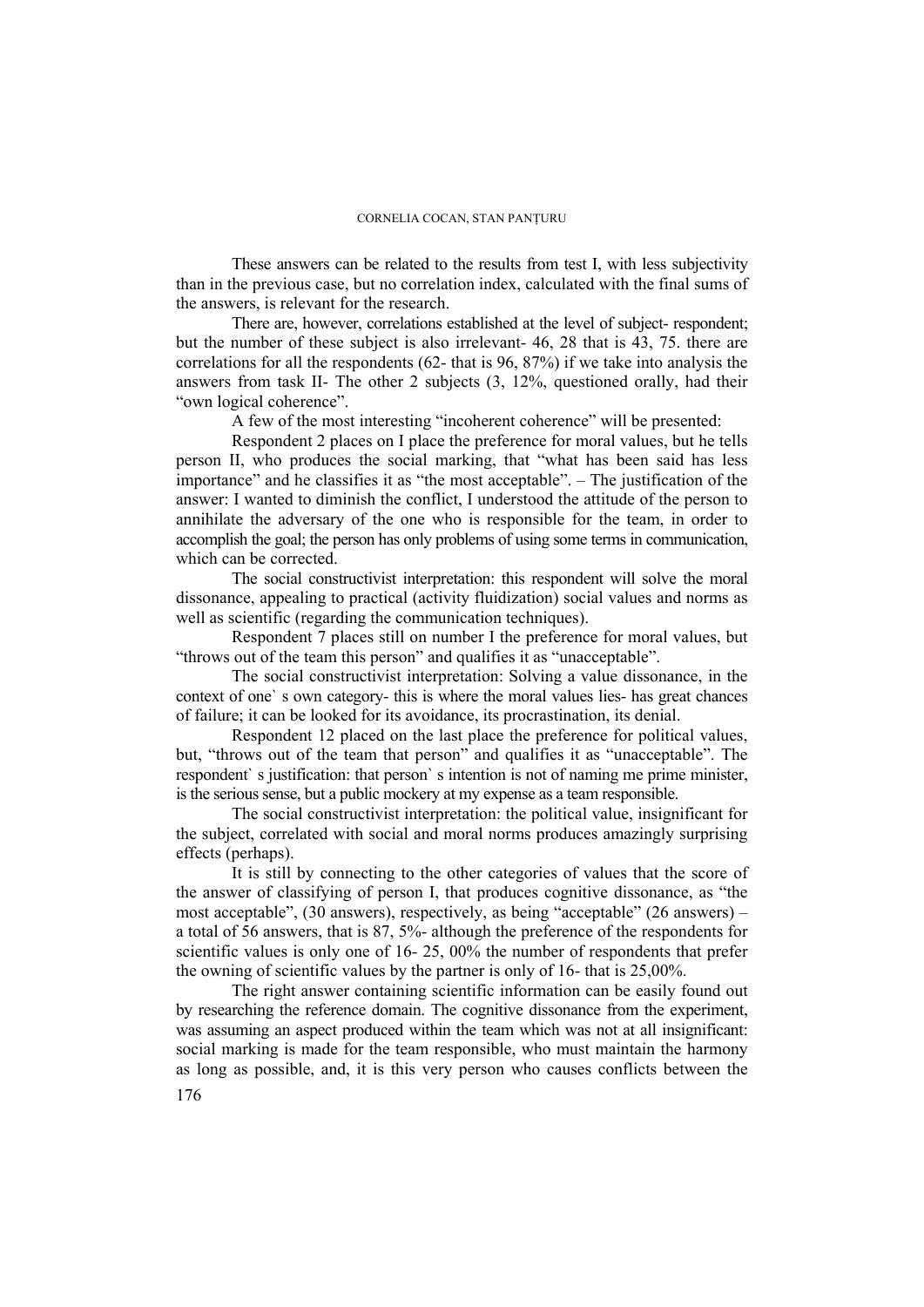members of the team. And, analyzing the attitude of the team responsible, mentioned in the demand II it can be remarked that the majority take two directions: a) "I tell them that perhaps he is right/ or partially right" and b) "I tell them that what has been said is less important" (31+23=54 subjects, that is 84, 37%). The extreme results are also very relevant: an ignoring and one team exclusion.

The correlations caused by religious values, placed on 3rd place at the test are also interesting.

I naming a Christian "Messiah", a social marking is produced more intense then when he is named "prime minister", through connecting to the role of team responsible, that he has. The remarks towards the person that produces the religious dissonance are remarkably evenly distributed, excluding extremes: no one says that it is "the most acceptable" and only one remark is "unacceptable". Taking into consideration the manifested attitudes, it can be remarked that no respondent "agrees with/ not even partially agrees", and there are few who want to open discussions on the religious theme (only 6 respondents, that is 9, 37%): such a theme takes long and confidential discussions, condition that are inexistent in the created context. Consequently, most of the respondents prefer to "Ask to act in the sense of accomplishing the purpose of the team" or to "tell their personal opinion"  $32+21=54$ subjects, that is 84, 37%). It can be remarked the same score with that of cognitive values, but for the religious values there are other explicative causes.

It has been found out from the dialogues with the respondents, regarding the correlations that they had made mentally, when they expressed their attitudes, that the determining factors have been numerous and belonging to many categories; one of these can be mentioned: one` s own hierarchical system of values, socializing competences, communication and empathy, temperament, type of predominant intelligence, social context and the significance that it has towards the person in his view and so on.

In order to calculate the efficiency of the perceiving of values and the awareness (through verbalizing) of the attitudes triggered, as a foregoing step of the integration of the desirable values that a person gets into contact with in the context of cognitive constructivism, it is sufficient to make a comparison between the recorded and mentioned scores in the paper and according to the following chart:

| Values, attitudes/        | The perceiving of   | Intentional attitudes of Attitudes of solving- |                |
|---------------------------|---------------------|------------------------------------------------|----------------|
| Results                   | values              | solving Number -                               | manifestation  |
|                           | Number - percentage | percentage -                                   |                |
| Results in the context of | $64 - 100\%$        | $42 - 65,62\%$                                 | $22 - 34,37\%$ |
| cognitive constructivism  |                     |                                                |                |
| Results in the context of | $64 - 100\%$        | $64 - 100\%$                                   | $64 - 100\%$   |
| social constructivism     |                     |                                                |                |
| Percentage advantage for  | $0\%$               | 34,38 %                                        | 65,63 %        |
| social constructivism     |                     |                                                |                |

**Chart 8.** The comparison between the results of cognitive constructivism context and social constructivism context as regards the perceiving of values and the attitudes triggered.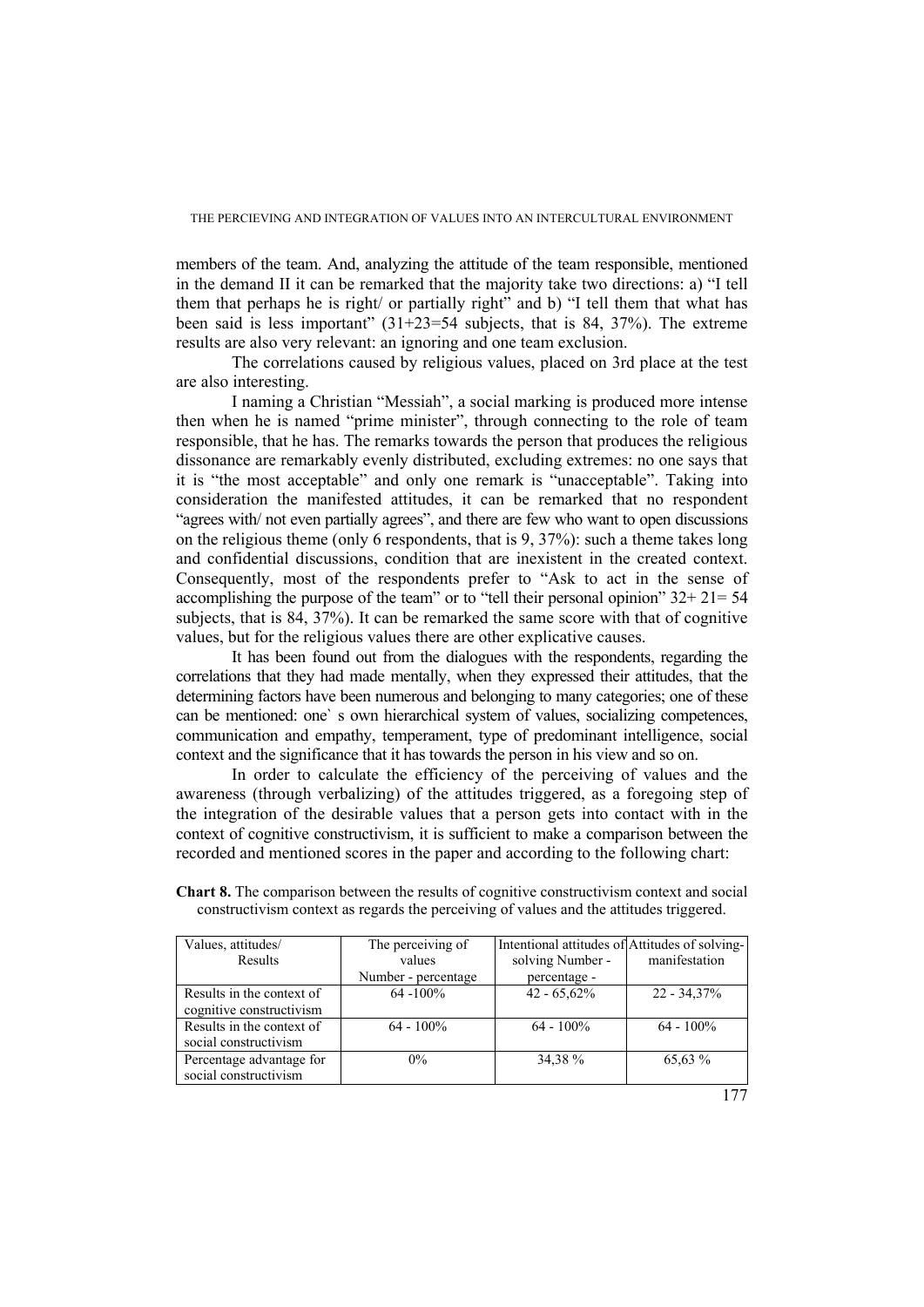

**Fig 2.** The perceiving of the values and attitudes triggered in the context of cognitive constructivism and in the context of social constructivism

## **Conclusions**

Comparing the obtained results with the objectives of the reserch the following conclusions can be drawn:

1. The perceiving of values in the context of social constructivism, as compared with the cognitive constructivism context (Note 1), records a null score. The simple perceiving of a new value, without taking the right attitude, is possible to be of little importance for the individual, this one being even likely to forget it immediately.

2. The percentage of attitudes triggered by the perceived values, in the context of social constructivism, compared to cognitive constructivism (Note 2), is more in the advantage of the first category. For the exclusively intentional attitudes of solving, the percentage is 34, 38%, in the favor of social constructivism and 65,63% advantage in the case of the attitudes of solving manifested.

3. It can be remarked that the efficiency of the perceiving of values and the awareness (through verbalizing) of the attitudes triggered, as a foregoing step of the integration of the desirable values that a person gets into contact with, is surely in the favor of the social constructivism context, as compared to the cognitive constructivism context (Note 3). This efficiency is expressed in the absolute way, though the numbers presented in the paper; but, there is a much bigger efficiency when we consider the stimulation of all the personality's dimensions, because the values act, as it has been shown, through inter- relations and inter determination.

These conclusions sustain the hypothesis formulated before, that, "the process of the integration of values has a greater efficiency if it is based upon the theory of social constructivism, rather then upon that of cognitive constructivism". This investigation is a particular part of an educational project TOGETHER ID 838, that we have under way, and that has a purpose the forming of intercultural competences for the students that are begin to be prepared as teachers, based upon